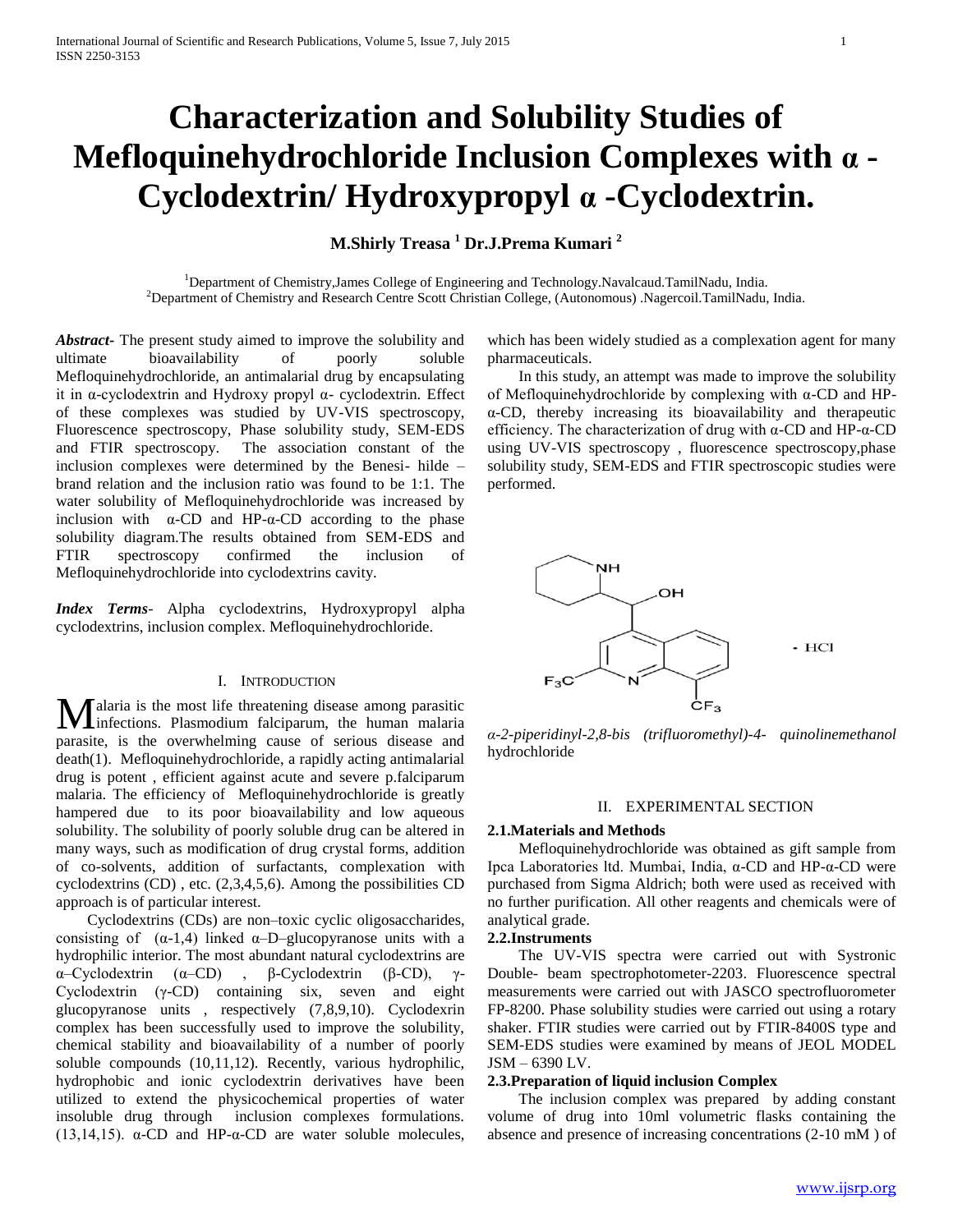α-CD and HP-α-CD. The absorption and fluorescence spectra were recorded.

# **2.4.Preparation of solid inclusion complex Solid dispersion / Co-evaporated dispersion method**

 The solid inclusion complex of Mefloquinehydrochloride with  $\alpha$ -CD and HP- $\alpha$ -CD in 1:1 molar ratio were prepared by dissolving the drug in methanol and  $α$ -CD and HP- $α$ -CD were dissolved in water separately (15,16). The α-CD and HP-α-CD solutions then added to the drug solution and stirred for about 48 hours at room temperature to attain equilibrium. The resulting solution was evaporated to dryness.

#### **2.5.Phase solubility studies**

 Phase solubility studies were performed according to the method reported by Higuchi and Connors (17).Mefloquinehydrochloride , in amounts that exceeded its solubility, was taken into vials to which were added 15 ml of distilled water (  $pH 6.8$  ) containing various concentration of  $\alpha$ -CD and Hp-α-CD  $(2-10)$  mM). These flasks were sealed and shaken at  $20^{\circ}$ C for 5 days to reach equilibrium and the samples were filtered immediately through  $a \ 0.45 - \mu$  nylon disc filter and appropriately diluted. A portion of the sample was analysed by UV spectrophotometer at 283 nm against blank prepared in the same concentration of α-CD and HP-α-CD in water so as to cancel any absorbance that may be exhibited by the  $\alpha$ -CD and HP-α-CD.

# III. RESULTS AND DISCUSSION

**Table–1. Absorption maxima of Mefloquinehydrochloride at different concentration of α-CD and HP-α-CD**

| $\alpha$ -Cd /  | $\lambda_{\text{max}}$ (nm) |                    | Absorbance      |                    |
|-----------------|-----------------------------|--------------------|-----------------|--------------------|
| $HP-\alpha$ -CD | $\lceil \alpha$ -CD         | [ $HP-\alpha$ -CD] | $\alpha$ -      | [ $HP-\alpha$ -CD] |
| concentra       |                             |                    | CD <sub>1</sub> |                    |
| tion            |                             |                    |                 |                    |
|                 | 284.4                       | 284.4              | 0.412           | 0.412              |
| 0.002           | 280.2                       | 282.0              | 0.436           | 0.438              |
| 0.004           | 278.4                       | 280.8              | 0.455           | 0.499              |
| 0.006           | 278.2                       | 278.4              | 0.462           | 0.530              |
| 0.008           | 276.0                       | 276.2              | 0.494           | 0.552              |
| 0.01            | 276.4                       | 274.8              | 0.501           | 0.569              |
|                 |                             |                    |                 |                    |



**Figure1. Absorption spectra of mefloquinehydrochloride with α-CD**



**Figure 2.Absorption spectra of mefloquinehydrochloride with HP-α-CD**

| Table 2. Fluorescence maxima of Mefloquinehydrochloride         |  |
|-----------------------------------------------------------------|--|
| at different concentration of $\alpha$ -CD and HP- $\alpha$ -CD |  |

| $\alpha$ -Cd/   | $\lambda_{\text{flu}}(\text{nm})$ |                    | Intensity           |                    |
|-----------------|-----------------------------------|--------------------|---------------------|--------------------|
| $HP-\alpha$ -CD |                                   |                    |                     |                    |
| concentra       | $\lceil \alpha$ -CD               | [HP- $\alpha$ -CD] | $\lceil \alpha$ -CD | [HP- $\alpha$ -CD] |
| tion            |                                   |                    |                     |                    |
| 0               | 387                               | 387                | 282.65              | 282.65             |
| 0.002           | 384                               | 385                | 344.46              | 347.24             |
| 0.004           | 382.5                             | 383                | 347.63              | 348.05             |
| 0.006           | 381                               | 382                | 349.34              | 350.79             |
| 0.008           | 380                               | 380                | 350.24              | 351.37             |
| 0.01            | 378                               | 380                | 351.79              | 353.82             |
|                 |                                   |                    |                     |                    |



**Figure 3. Fluorescence spectra of mefloquinehydrochloride with α-CD**



200 225 250 275 300 325 350 375 400 **Figure 4 . Fluorescence spectra of mefloquinehydrochloride with HP-α-CD**

 Table-2 and fig (3) (4) shows the fluorescence maxima and spectra of Mefloquinehydrochloride containing various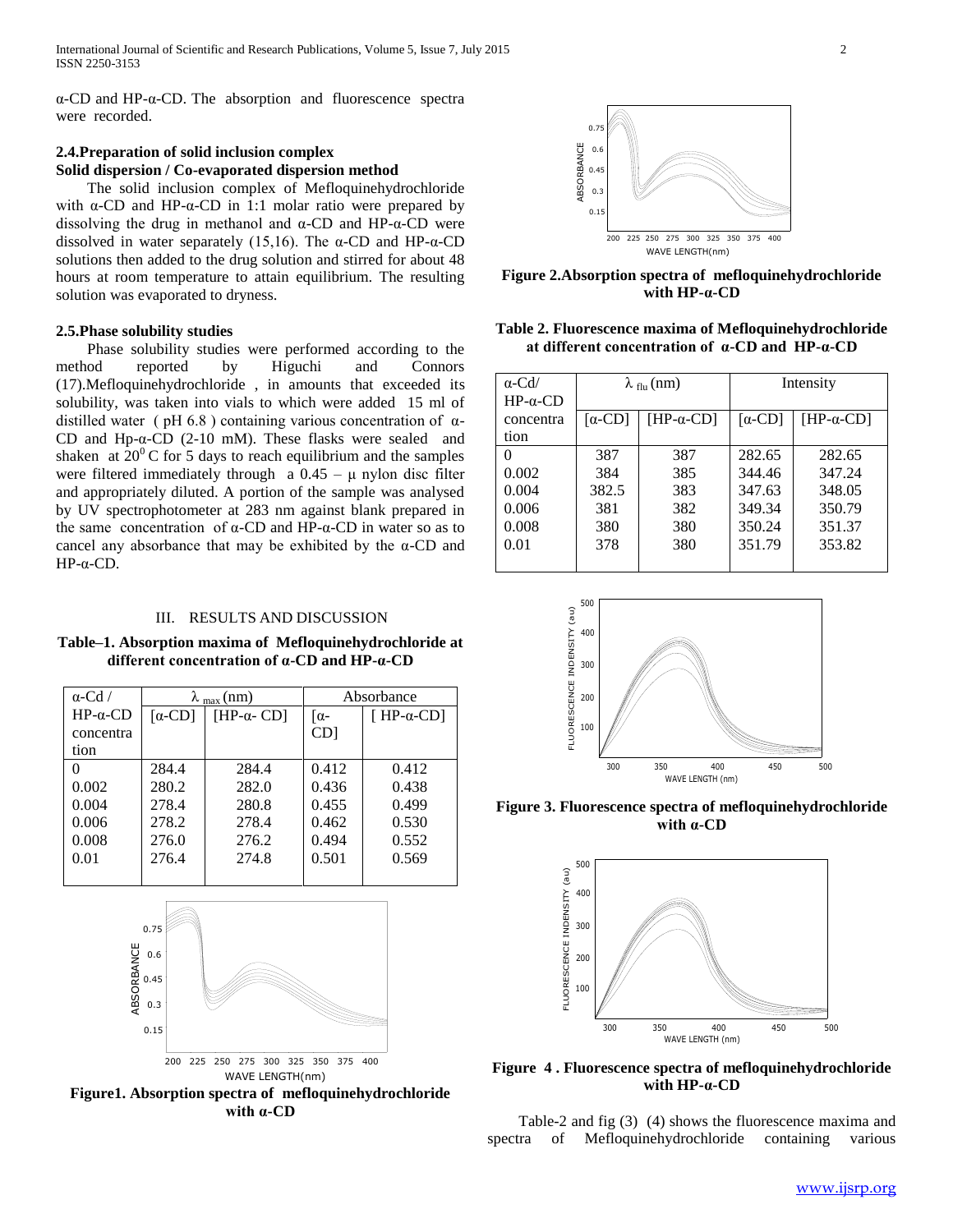concentration of α-CD and HP-α-CD. The emission spectrum is blue shifted from 387nm to378nm and 387nm to 380nm for both α-CD and HP-α-CD. This results indicates that Mefloquine hydrochloride is entrapped in α-CD and HP-α-CD to form Mefloquinehydrochloride: α-CD and Mefloquinehydrochloride : HP-α-CD inclusion complexes. By the addition of  $α$ -CD and HP-α-CD the fluorescence maxima is blue shifted by the formation of hydrogen bonding.

 The association constant (K) for the formation of an inclusion complex has been determined by analyzing the changes in the intensities of absorption and fluorescence maxima with the α-CD and HP-α-CD concentration. The association constant and stoichiometric ratios of the inclusion complex of Mefloquinehydrochloride with α-CD and HP-α-CD can be determined by using the Benesi - Hilde – brand relation(18). The equation for 1:1 complxes are given below.

Absorption

 $1/A - A_0 = 1/A - A_0 + 1/k (A - A_0) [\alpha$ -CD] Fluorescence  $1/I - I_0 = 1/I - I_0 + 1/k (I - I_0) [\alpha$ -CD]

In the above equation  $A_0/I_0$  is the intensity of absorbance / fluorescence of Mefloquine hydrochloride without α-CD and HP-α-CD.

 $A / I$  is the absorbance / fluorescence intensity with a particular concentration of α-CD and HP-α-CD. Linearity is obtained in the plot of  $1/A - A_0$  or  $1/I - I_0$  verses  $1/[\alpha$ -CD] and  $1/$  [HP- $\alpha$ -CD]. This confirms the formation of 1:1 inclusion complexes. The association constant K was calculated from the slope of Benesi – Hilde – Brand plot using the equation.

For absorption

 $K = 1$  / slope (  $A - A_0$  ) = 147.84 for Mefloquinehydrochloride :  $\alpha$ -CD and 176.92 for Mefloquinehydrochloride : HP-α-CD inclusion complexes

#### **3.1.Phase solubility**

Phase solubility diagram of  $\alpha$ -CD/Mefloquinehydrochloride system (fig.5) and HP-α-CD ⁄ Mefloquinehydrochloride system (fig.6) shows drug solubility increases linearly with increasing  $\alpha$ -CD and HP-α-CD concentration.



**Figure :5Phase solubility diagram of α-CD ∕ Mefloquinehydrochloride**



# **Figure :6 Phase solubility diagram of HP-α-CD ∕ Mefloquinehydrochloride**

The diagram can be classified as  $A_L$  type according to the model proposed by Higuchi and Connors (19). It can be related to the formation of a soluble inclusion complex. The apparent stability constant (Ks) was calculated from the linear fit of the curve according to the following equation.

$$
Ks = \frac{slope}{S_0(1 - slope)}
$$

 Where slope is the value found in the linear regression and  $S_0$  is the aqueous solubility of the drug. Slope of less than one suggested the formation of 1:1 inclusion complex for both α-CD and HP-α-CD with Mefloquinehydrochloride. The apparent stability constant Ks obtained from the slope of the linear phase solubility diagram was found to be  $110M^{-1}$  and  $160M^{-1}$  which also indicates that the  $\alpha$ -CD and HP- $\alpha$ -CD Mefloquinehydrochloride complexes at 1:1 ratios are adequately stable.

#### **3.2.Scanning Electron Microscopy**

 It is clear from the SEM images that i) α-CD is present in plated form (fig.7), ii) HP- $\alpha$ -CD is present in spherical shape (fig.8) iii) Pure drug is present in irregular shaped crystal (fig.9).The SEM pictures of inclusion complexes are completely different from that of pure drugs and CDs(fig.10&11). The difference in morphological changes of these structures with EDS analysis can be taken as a proof of the formation of a new inclusion complex.



**Figure 8: SEM-EDS image of HP-α-CD**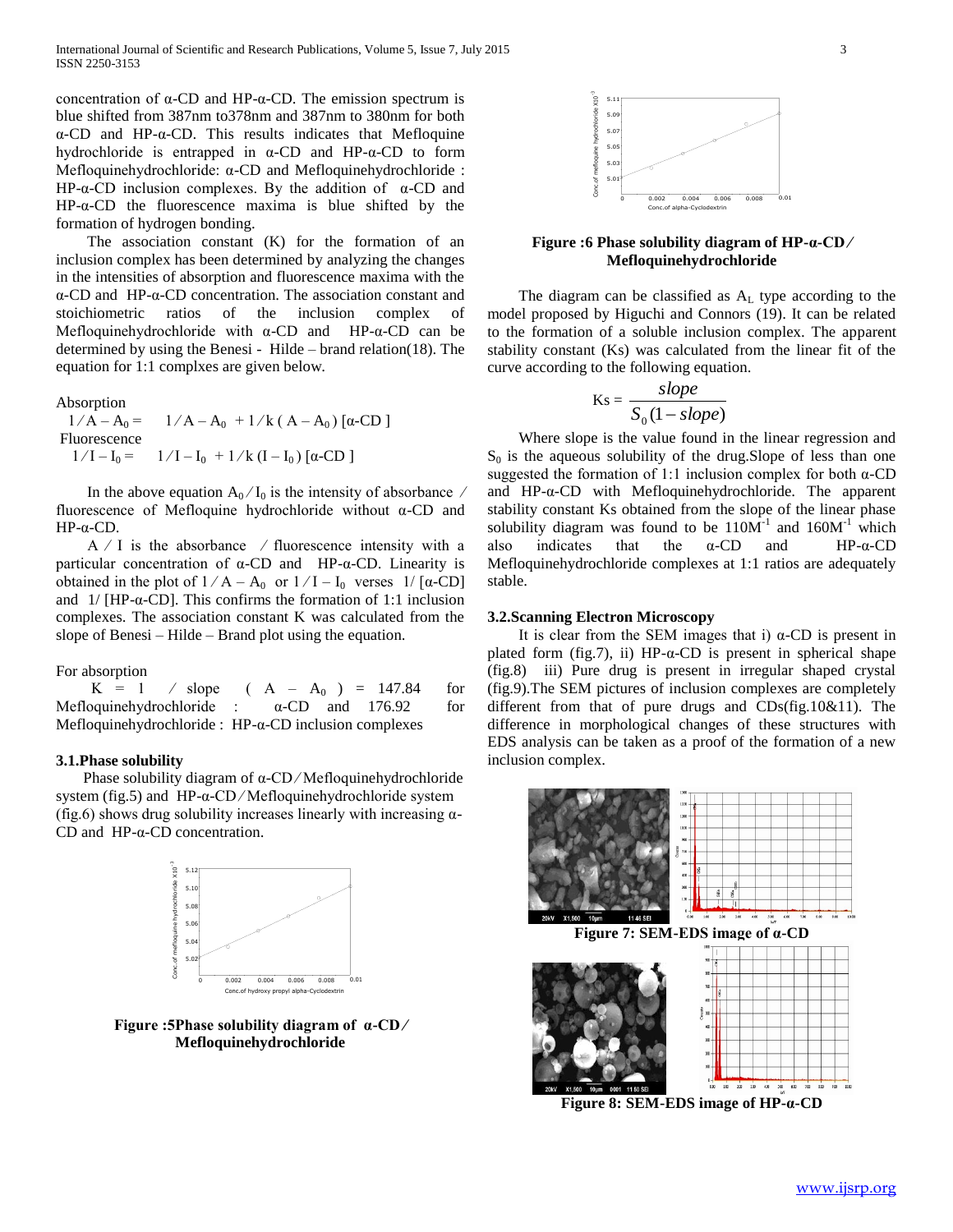



**Figure 11: SEM-EDS image of inclusion complex of HP-α-CD and Mefloquine hydrochloride**

## **3.3.Fourier Transform Infra red (FTIR) Spectroscopy:**

 The FTIR spectra of pure Mefloquinehydrochloride (fig.12) showed a characteristic peak at  $3240.19$  cm<sup>-1</sup> (N-H stetching vibration),  $2850.59 \text{cm}^{-1}$  (C-H bridge),  $2947.03 \text{cm}^{-1}$  (CH2), 1583.45cm<sup>-1</sup>(C=N / C=C ), 1267.14cm<sup>-1</sup>(C-N ), 1049.20cm<sup>-1</sup>( Piperidine ring  $(1166.85cm^{-1}(C-C)$  / N-H Stretching vibration),1311.5cm<sup>-1</sup> and1135.99 cm<sup>-1</sup> (CF3 Stretching vibration ), 1110.92cm<sup>-1</sup>,1380.94cm<sup>-1</sup> and 1517.87cm<sup>-1</sup> (Quinine ring stretching ). The spectrum of pure  $\alpha$ -CD (fig.13) showed characteristic peak at  $3382.91 \text{cm}^{-1}$  (O-H Stretching vibration),  $2925.81 \text{cm}^{-1}$  (C-H),  $1641.31 \text{cm}^{-1}$  (H-O-H bending), 1155.28cm<sup>-1</sup> (C-O) and 1029.92cm<sup>-1</sup> (C-O-C). The spectrum of pure HP-α-CD(fig.14) showed a characteristic peak at  $3388.70$ cm<sup>-1</sup> (O-H Stretching vibration), 2927.74cm<sup>-1</sup> (C-H), 1643.24cm<sup>-1</sup> (H-O-H bending),1155.28cm<sup>-1</sup> (C-O) and 1033.77 (C-O-C). In the IR spectra of HP-α-CD inclusion complex(fig.15), the peaks at  $1380.94 \text{cm}^{-1}$  and  $1110.92 \text{cm}^{-1}$  of Mefloquinehydrochloride appears at same frequency with high intensity where as in  $\alpha$ -CD inclusion complex(fig.16) they appear with low intensity. The absorption peak of  $\alpha$ -CD (C-H) at  $2925.81 \text{cm}^{-1}$  is shifted to  $2931.80 \text{cm}^{-1}$  in complex and there is no change in the (C-H) stretching vibration in HP-α-CD inclusion complex. Absorption peaks at  $1311.5cm^{-1}$  (CF3 stretching vibration) appears with high intensity at  $1315$ cm<sup>-1</sup> in HP-α-CD inclusion complex. Some peaks  $at1583.45cm^{-1}$ (C=N/C=C  $(2850 \text{cm} - 1)$  (C-H bridge) and  $1049.20 \text{cm}^{-1}$  (piperidine ring) are missing in the inclusion complexes.These changes occurred in

FTIR spectra of samples indicating the formation of an inclusion complex in solid state.



**Figure 12.FTIR spectra of Mefloquine hydrochloride**



**Figure 16. FTIR spectra of α-CD - Mefloquine hydrochloride inclusion complex**

# **3.4.Comparative study**

 Inclusion of Mefloquinehydrochloride an anti malarial drug with both α-CD and HP-α-CD shows the same features. Due to the presence of propyl group in HP-α-CD, the absorption and emission wave lengths slightly increased than α-CD. The association constant value is higher for HP-α-CD complex than